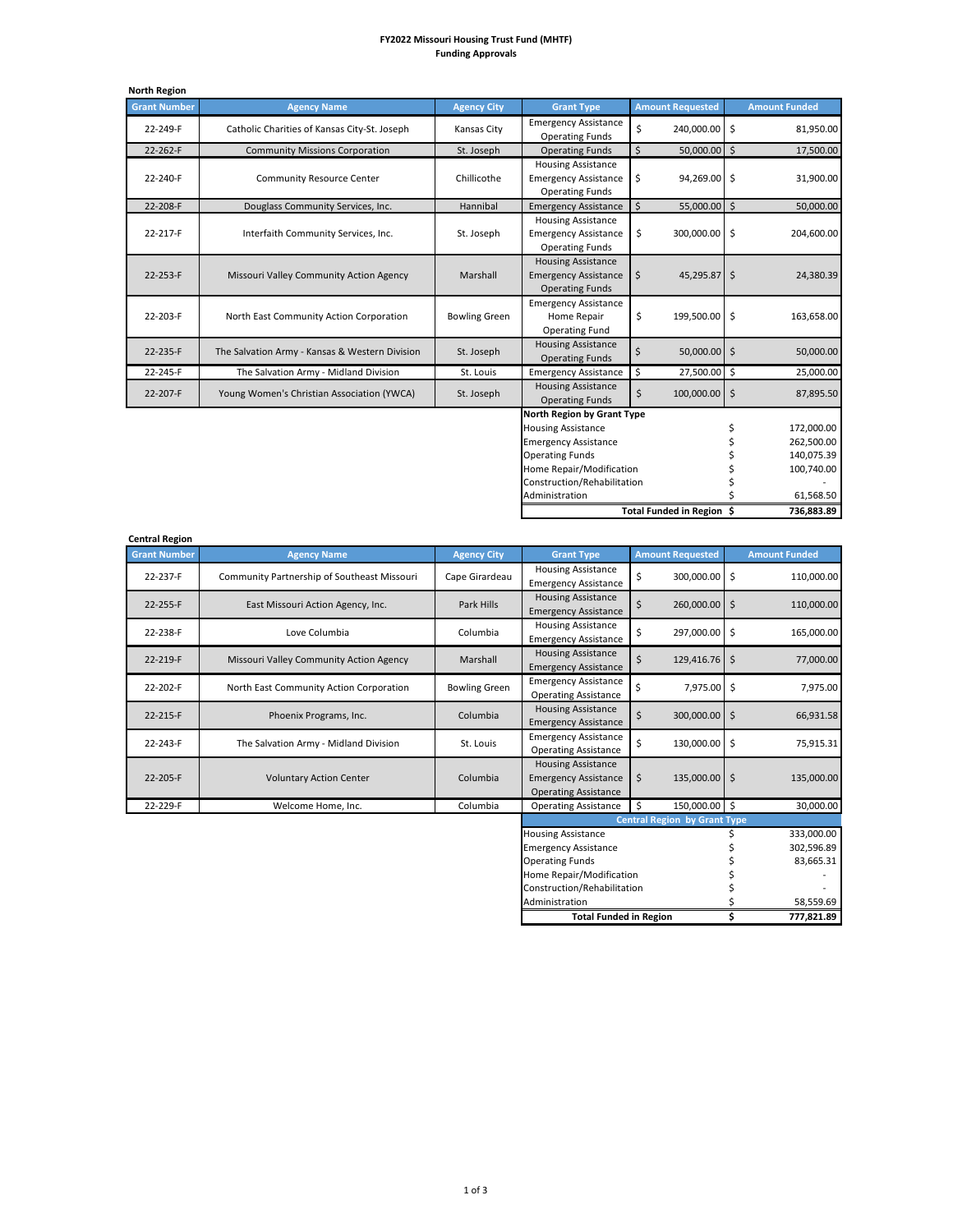## **FY2022 Missouri Housing Trust Fund (MHTF) Funding Approvals**

| <b>South Region</b> |                                                 |                    |                                                                                                                                                                             |                         |                     |                                                                    |
|---------------------|-------------------------------------------------|--------------------|-----------------------------------------------------------------------------------------------------------------------------------------------------------------------------|-------------------------|---------------------|--------------------------------------------------------------------|
| <b>Grant Number</b> | <b>Agency Name</b>                              | <b>Agency City</b> | <b>Grant Type</b>                                                                                                                                                           | <b>Amount Requested</b> |                     | <b>Amount Funded</b>                                               |
| 22-232-F            | Catholic Charities of Southern Missouri         | Springfield        | <b>Housing Assistance</b><br>Home Repair<br><b>Emergency Assistance</b><br><b>Operating Funds</b>                                                                           | \$<br>300,000.00        | $\ddot{\mathsf{S}}$ | 236,500.00                                                         |
| 22-226-F            | Delta Area Economic Opportunity Corporation     | Portageville       | <b>Housing Assistance</b><br><b>Emergency Assistance</b><br><b>Operating Funds</b>                                                                                          | \$<br>300,000.00 \$     |                     | 137,750.00                                                         |
| 22-222-F            | Economic Security Corporation of Southwest Area | Joplin             | <b>Housing Assistance</b><br>Home Repair<br><b>Operating Funds</b>                                                                                                          | \$<br>300,000.00        | $\zeta$             | 203,500.00                                                         |
| 22-261-F            | Habitat for Humanity-Cape Area                  | Cape Girardeau     | <b>Housing Assistance</b><br><b>Emergency Assistance</b><br><b>Operating Funds</b>                                                                                          | \$<br>300,000.00 \$     |                     | 151,250.00                                                         |
| 22-206-F            | Ozark Action, Inc.                              | <b>West Plains</b> | <b>Housing Assistance</b><br><b>Emergency Assistance</b><br><b>Operating Funds</b>                                                                                          | \$<br>137,500.00 \$     |                     | 121,000.00                                                         |
| 22-204-F            | South Central Missouri Community Action Agency  | Winona             | <b>Home Repair</b>                                                                                                                                                          | \$<br>165,000.00 \$     |                     | 68,500.00                                                          |
| 22-256-F            | The Gathering Tree                              | Springfield        | Construction/<br>Rehabilitation                                                                                                                                             | \$<br>300,000.00        | $\ddot{\mathsf{S}}$ | 103,387.84                                                         |
| 22-244-F            | The Salvation Army - Midland Division           | St. Louis          | <b>Emergency Assistance</b><br><b>Operating Funds</b>                                                                                                                       | \$<br>52,500.00 \$      |                     | 42,500.00                                                          |
|                     |                                                 |                    | South Region by Grant Type<br><b>Housing Assistance</b><br><b>Emergency Assistance</b><br><b>Operating Funds</b><br>Home Repair/Modification<br>Construction/Rehabilitation |                         | \$                  | 270,000.00<br>215,000.00<br>161,900.00<br>227,000.00<br>103,387.84 |
|                     |                                                 |                    | Administration                                                                                                                                                              |                         |                     | 87,100.00                                                          |

**\$ 1,064,387.84 Total Funded in Region** 

| Kansas City Metropolitan Region |                                                 |                    |                                                                                    |                         |           |                      |
|---------------------------------|-------------------------------------------------|--------------------|------------------------------------------------------------------------------------|-------------------------|-----------|----------------------|
| <b>Grant Number</b>             | <b>Agency Name</b>                              | <b>Agency City</b> | <b>Grant Type</b>                                                                  | <b>Amount Requested</b> |           | <b>Amount Funded</b> |
| 22-239-F                        | Catholic Charities of Kansas City-St. Joseph    | Kansas City        | <b>Emergency Assistance</b>                                                        | 165,000.00 \$<br>\$     |           | 27,257.91            |
| 22-230-F                        | <b>Community LINC</b>                           | Kansas City        | <b>Housing Assistance</b><br><b>Emergency Assistance</b>                           | Ś<br>300,000.00         | $\zeta$   | 88,000.00            |
| 22-212-F                        | <b>Community Services League</b>                | Independence       | <b>Emergency Assistance</b><br><b>Operating Funds</b>                              | \$<br>300,000.00        | \$        | 77,000.00            |
| 22-224-F                        | Hope House, Inc.                                | Lee's Summit       | <b>Emergency Assistance</b><br><b>Operating Funds</b>                              | \$<br>51,000.00         | \$        | 46,000.00            |
| 22-211-F                        | Neighborhood Legal Support of Kansas City, Inc. | Kansas City        | <b>Housing Assistance</b><br><b>Emergency Assistance</b>                           | \$<br>77,440.00         | \$        | 71,000.00            |
| 22-221-F                        | Northland Neighborhoods, Inc.                   | <b>Kansas City</b> | Home Repair                                                                        | $\zeta$<br>165,000.00   | Ŝ.        | 74,250.00            |
| 22-258-F                        | reStart, Inc.                                   | Kansas City        | <b>Housing Assistance</b>                                                          | \$<br>50,000.00         | \$        | 27,500.00            |
| 22-248-F                        | SAVE, Inc.                                      | <b>Kansas City</b> | <b>Housing Assistance</b><br><b>Emergency Assistance</b><br><b>Operating Funds</b> | \$<br>275,000.00        | $\zeta$   | 121,000.00           |
| 22-246-F                        | The Kansas City Metropolitan Lutheran Ministry  | Kansas City        | <b>Housing Assistance</b><br><b>Emergency Assistance</b><br><b>Operating Funds</b> | \$<br>297,500.00        | \$        | 88,000.00            |
| 22-209-F                        | The Salvation Army Crossroads Shelter           | Independence       | <b>Housing Assistance</b><br><b>Operating Funds</b>                                | \$<br>40.000.00         | $\zeta$   | 35,000.00            |
|                                 |                                                 |                    | <b>Kansas City Region by Grant Type</b>                                            |                         |           |                      |
|                                 |                                                 |                    | <b>Housing Assistance</b>                                                          |                         | \$        | 204,600.00           |
|                                 |                                                 |                    | <b>Emergency Assistance</b>                                                        |                         |           | 239,757.91           |
|                                 |                                                 |                    | <b>Operating Funds</b>                                                             |                         |           | 90,000.00            |
|                                 |                                                 |                    | Home Repair/Modification                                                           |                         |           | 67,500.00            |
|                                 |                                                 |                    | Construction/Rehabilitation                                                        |                         |           |                      |
| Administration                  |                                                 |                    |                                                                                    |                         | 53,150.00 |                      |
|                                 |                                                 |                    | <b>Total Funded in Region</b>                                                      |                         | Ś         | 655,007.91           |

2 of 3